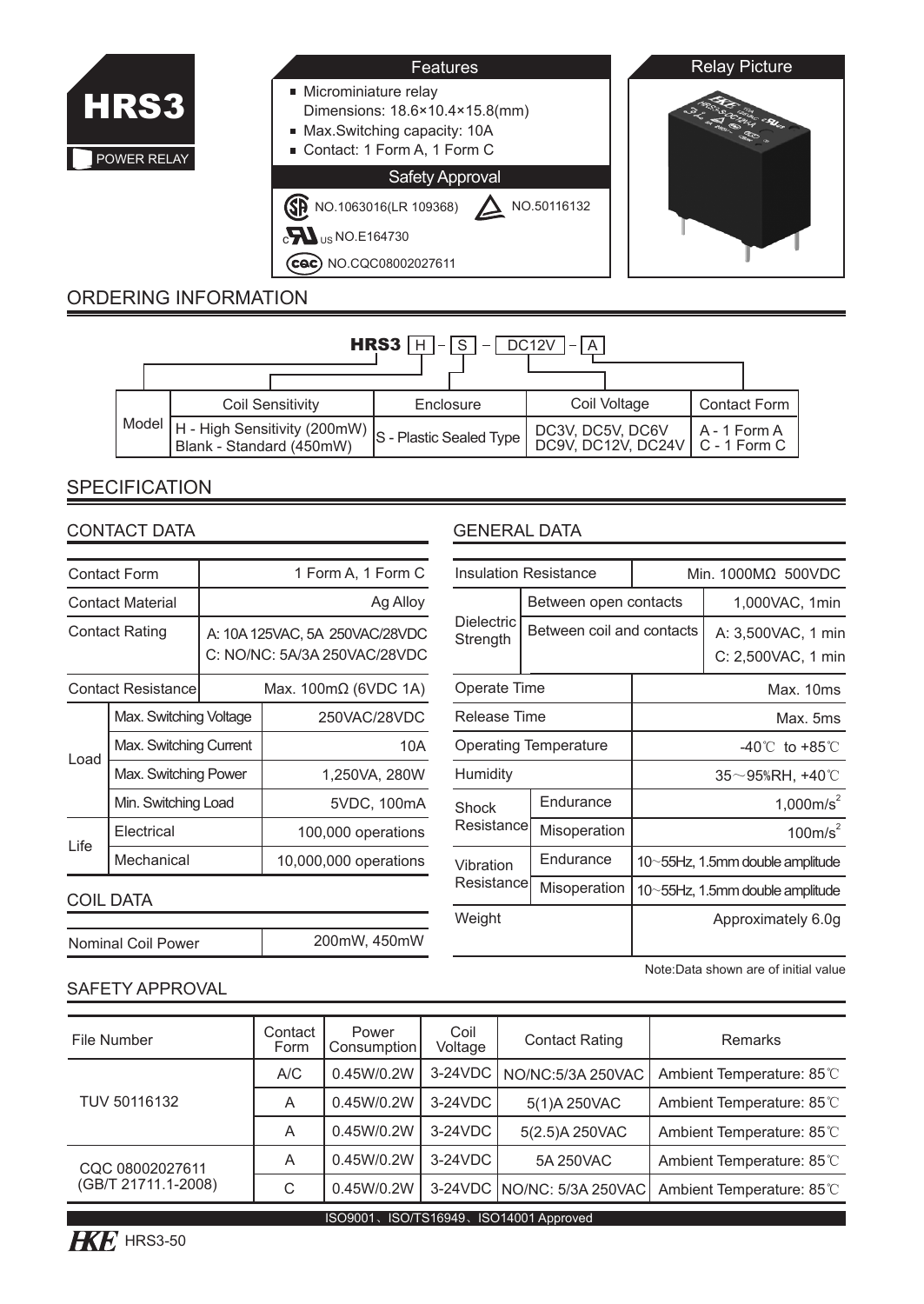

## SAFETY APPROVAL

| File Number                        | Contact<br>Form | Power<br>Consumption | Coil<br>Voltage | <b>Contact Rating</b>                     | <b>Remarks</b>                                                          |  |
|------------------------------------|-----------------|----------------------|-----------------|-------------------------------------------|-------------------------------------------------------------------------|--|
|                                    | A               | 0.45W/0.2W           | $3-24VDC$       | 10A 28VDC                                 | Ambient Temperature: 80°C                                               |  |
|                                    | A               | 0.45W/0.2W           | 3-24VDC         | Tungsten filament lamp<br>load: 8A 125VAC | Ambient Temperature: 80°C                                               |  |
|                                    |                 | 0.45W                | $3-24VDC$       | 10A 125VAC                                | Ambient Temperature: 70°C                                               |  |
|                                    | A               |                      |                 | 5A 250VAC                                 | Ambient Temperature: 70°C                                               |  |
| UL E164730                         |                 |                      |                 | 10A 277VAC                                |                                                                         |  |
|                                    | C               | 0.45W                | $3-24VDC$       | NO/NC: 10/3A 125VAC                       | Ambient Temperature: 70°C<br><b>NLDX Category</b><br>(N.O.Contact side) |  |
|                                    |                 |                      |                 | NO/NC:5/3A 250VAC                         |                                                                         |  |
|                                    |                 | 0.45W                | 3-24VDC         | 1/10HP 120VAC                             |                                                                         |  |
|                                    | A               |                      |                 | 1/6HP 240VAC                              |                                                                         |  |
| CSA 1063016(LR 109368)             | A               | 0.45W/0.2W           | $3-24VDC$       | 10A 28VDC                                 |                                                                         |  |
| <b>Explosion-proof Certificate</b> | A               | 0.45W                | 12VDC           | 5A 250VAC                                 | Mark:<br>Ex nC                                                          |  |
| CNEx16.3130U                       |                 |                      |                 | 10A 125VAC                                | IIС<br>Gc                                                               |  |

Specifications subject to change without notice

COIL DATA **Ambient Temperature: 23**℃

| Model             | Nominal Voltage | Coil Resistance | Operate Voltage<br>$\le$ VDC |      | Release Voltage | Coil Power |
|-------------------|-----------------|-----------------|------------------------------|------|-----------------|------------|
|                   | <b>VDC</b>      | $Q+/-10%$       | A                            | C    | $\Sigma$ VDC    | mW         |
| HRS3-S-DC3V       | 3               | 20              | 2.1                          | 2.1  | 0.3             |            |
| HRS3-S-DC5V       | 5               | 55              | 3.5                          | 3.5  | 0.5             |            |
| HRS3-S-DC6V       | 6               | 80              | 4.2                          | 4.2  | 0.6             | 450        |
| HRS3-S-DC9V       | 9               |                 | 6.3                          | 6.3  | 0.9             |            |
| HRS3-S-DC12V      | 12              | 320             | 8.4                          | 8.4  | 1.2             |            |
| HRS3-S-DC24V      | 24              | 1280            | 16.8                         | 16.8 | 2.4             |            |
| HRS3H-S-DC3V      | 3               | 45              | 2.1                          | 2.25 | 0.3             |            |
| HRS3H-S-DC5V      | 5               | 125             | 3.5                          | 3.75 | 0.5             |            |
| HRS3H-S-DC6V      | 6               | 180             | 4.2                          | 4.5  | 0.6             | 200        |
| 9<br>HRS3H-S-DC9V |                 | 405             | 6.3                          | 6.75 | 0.9             |            |
| HRS3H-S-DC12V     | 12              | 720             | 8.4                          | 9.0  | 1.2             |            |
| HRS3H-S-DC24V     | 24              | 2880            | 16.8                         | 18.0 | 2.4             |            |

ISO9001、ISO/TS16949、ISO14001 Approved

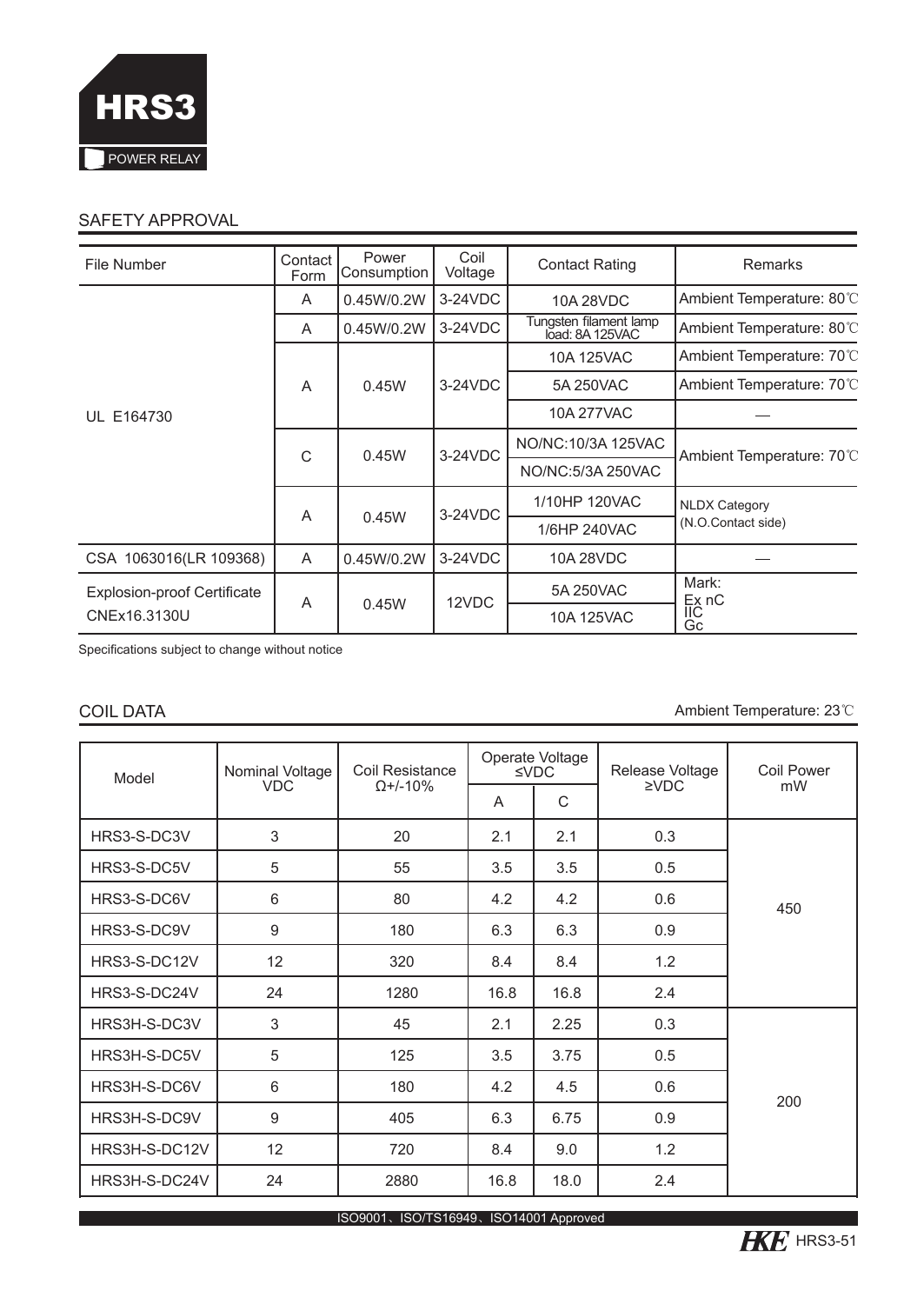

## OUTLINE, WIRING DIAGRAM, MOUNTING HOLE LAYOUT (UNIT: mm)

### 1 Form C Mounting Hole Layout (Bottom View) Outline  $5 - \cancel{0}1.3_{0}^{+0.1}$ 18.6±0.3  $6 ± 0.1$ 10.4±0.3 റ  $\sim$  0. റ 1.46±0.1 15.8±0.3  $1.7\pm0.3$   $1.7\pm0.1$   $2.54\pm0.1$ Wiring Diagram (Bottom View) 0.5 $\pm$ 0.1  $\parallel$  0.4 $\pm$ 0.1  $\parallel$   $\parallel$   $\parallel$  0.3 $\pm$ 0.1 3.5±0.3 C  $1.0±0.1$  $1.46 \pm 0.3$ 7.6±0.3  $1.7\pm0.3$   $12.7\pm0.3$   $2.54\pm0.3$  $\epsilon$  $\Omega$ ∩ Mounting Hole Layout (Bottom View) 1 Form A Outline <u>4-Ø1.3  $^{+0.1}_{-0}$ </u> Ċ 18.6±0.3  $\begin{bmatrix} 1 & 1 & 1 \\ 1 & 1 & 1 \\ 1 & 1 & 1 \\ 1.7\pm 0.3 & 1 \end{bmatrix}$   $\begin{bmatrix} 1 & 1 & 1 \\ 1 & 1 & 1 \\ 1 & 1 & 1 \\ 1 & 1 & 1 \end{bmatrix}$   $\begin{bmatrix} 1 & 1 & 1 \\ 1 & 1 & 1 \\ 1 & 1 & 1 \end{bmatrix}$   $\begin{bmatrix} 1 & 1 & 1 \\ 1 & 1 & 1 \\ 1 & 1 & 1 \end{bmatrix}$   $\begin{bmatrix} 1 & 1 & 1 \\ 1 & 1 & 1 \\ 1 & 1 & 1 \$ 10.4±0.3 15.8±0.3 Wiring Diagram

(Bottom View)





1.0±0.1 7.6±0.3

3.5±0.3

 $0.5\pm0.1$   $0.4\pm0.1$   $1.4$   $0.3\pm0.1$ 

 $1.7\pm0.3$   $12.7\pm0.3$   $2.54\pm0.3$